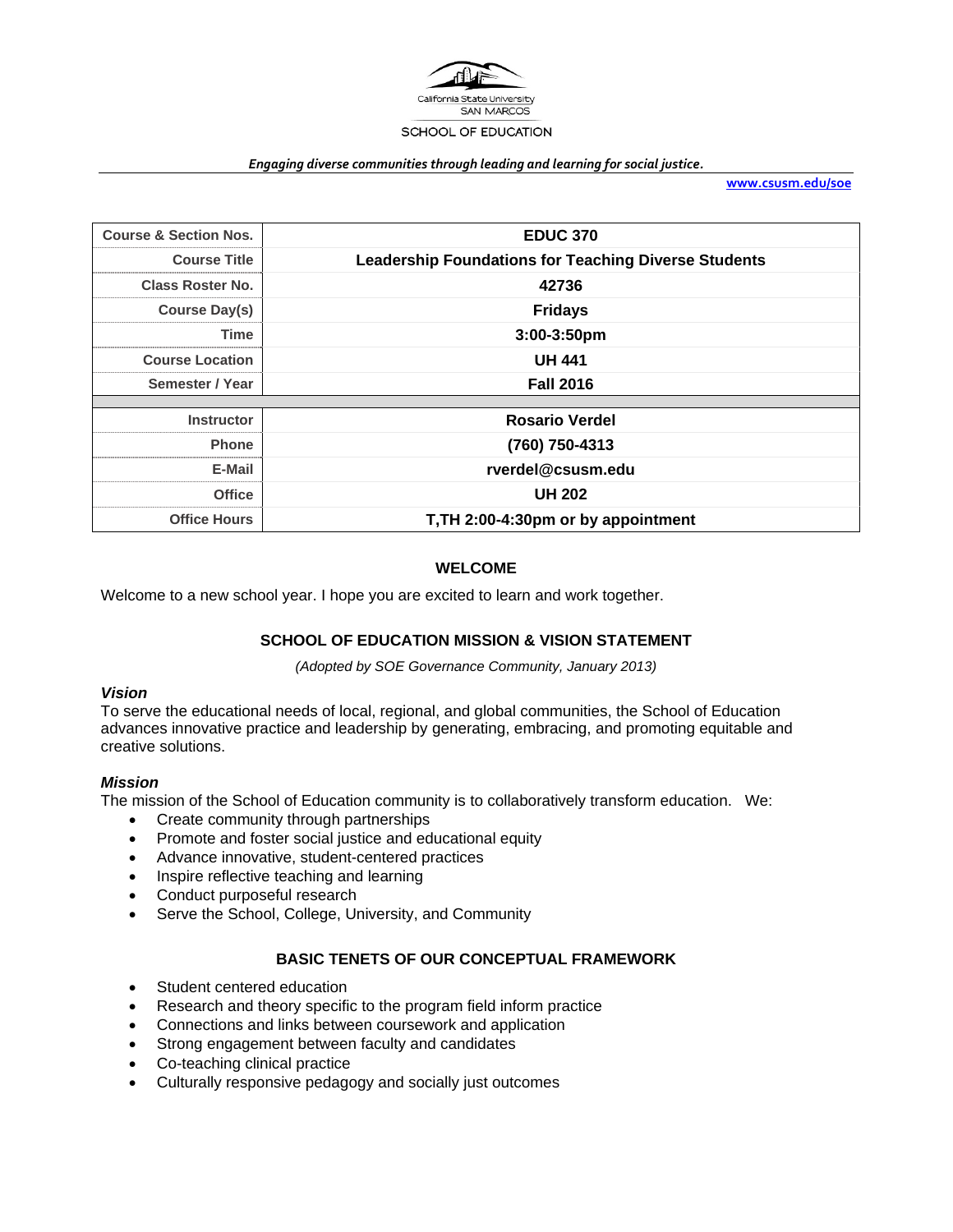# **TABLE OF CONTENTS**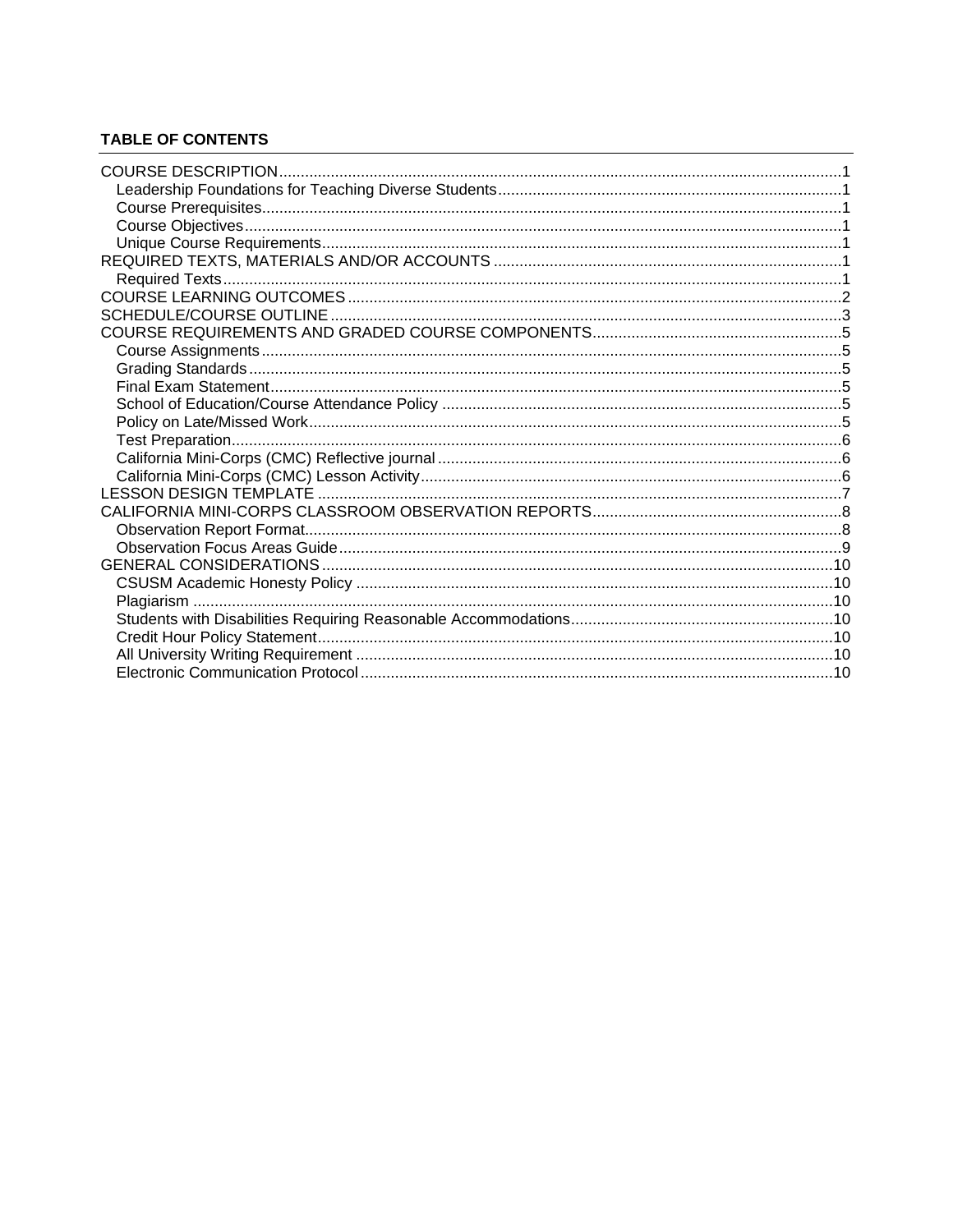# **COURSE DESCRIPTION**

## **Leadership Foundations for Teaching Diverse Students**

Provides a multi-faceted pre-service training experience that is methods oriented, pedagogically sound and that references Mini-Corps tutoring experiences for undergraduate and Mini-Corps students participating in the Credential Programs Pathway for Mini-Corps. Explores supporting academic achievement of culturally and linguistically diverse students, including tutoring migrant students, and also prepares undergraduates for entering the credential programs. *May be repeated for a total of eight (8) units. Enrollment is restricted to students who have obtained consent of instructor.*

The purpose of this course is to provide undergraduate Mini-Corps students participating in the "Credential Programs Pathway for Mini-Corps" with multi-faceted pre-service training experience that is methods oriented, pedagogically sound and that references Mini-corps tutoring experiences. This course explores supporting academic achievement of culturally and linguistically diverse students, including tutoring migrant students, and also prepares undergraduates for entering the credential programs. Enrollment is restricted to students who have obtained consent of instructor. Some possible topics for this course are:

- Developing potential as a teacher
- Observing and reflecting on various educational settings
- Classroom experience and teacher collaboration
- Instructional skills and strategies for supporting academic achievement
- Cross-cultural, bilingual/EL strategies, role modeling and advocacy
- Developing home school & teacher parent connections
- Technology for teaching and learning
- Developing academic and professional writing

#### **Course Prerequisites**

None

#### **Course Objectives**

This course identifies and demonstrates multiple models of instruction, strategies for working effectively with culturally and linguistically diverse groups and the importance of developing one's potential as a teacher, including professionalism, content knowledge and pedagogical knowledge.

#### **Unique Course Requirements**

Students need to be helping in classrooms during the school day.

## **REQUIRED TEXTS, MATERIALS AND/OR ACCOUNTS**

## **Required Texts**

Put Reading First; Step Up to Writing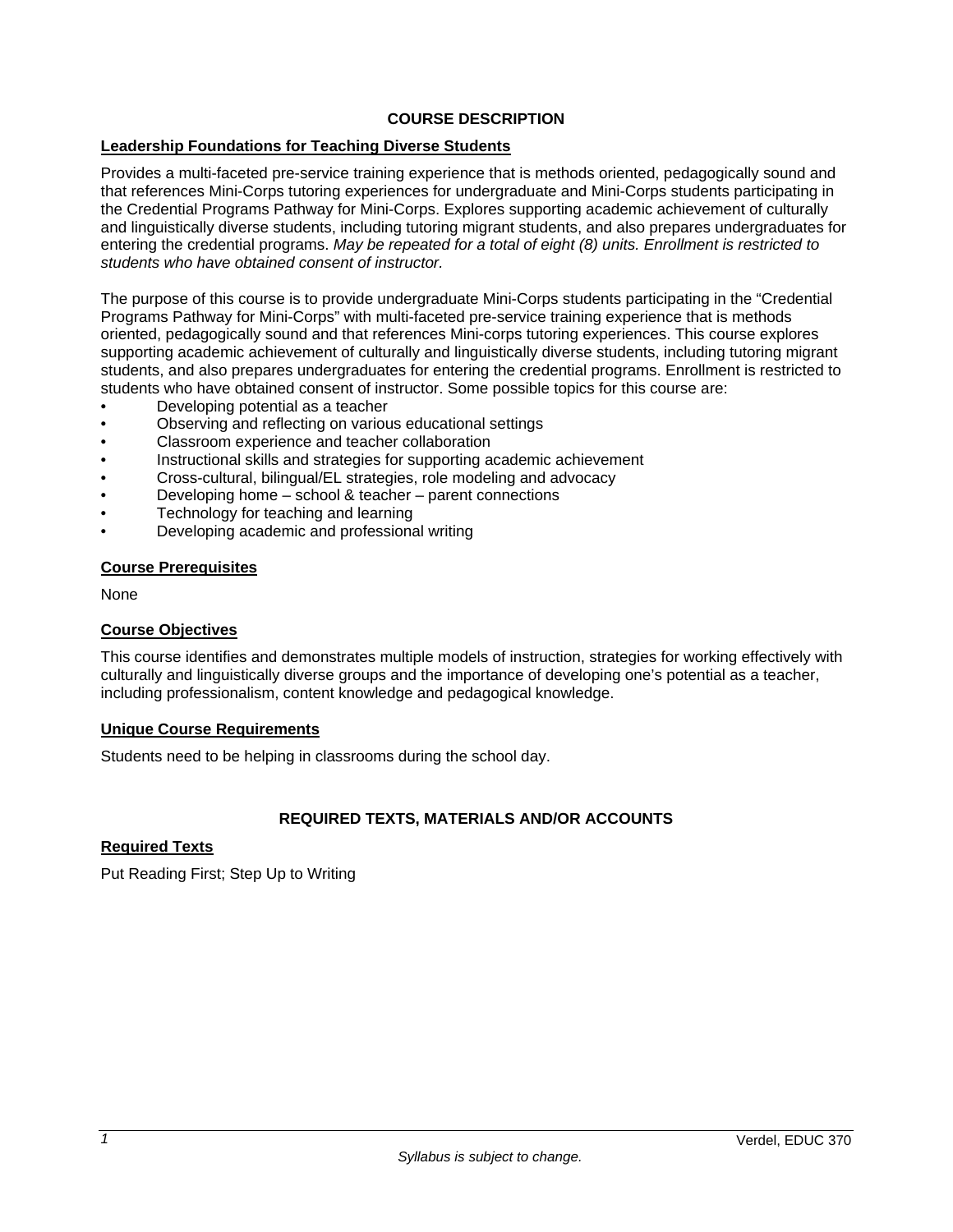## **COURSE LEARNING OUTCOMES**

This course identifies and demonstrates multiple models of instruction, strategies for working effectively with culturally and linguistically diverse groups and the importance of developing one's potential as a teacher, including professionalism, content knowledge and pedagogical knowledge. Upon completion of this course students will develop knowledge, skills and attitudes in the following ways •Knowledge

Students will:

\*become familiar with processes of literacy development in a first and a second language

\*become familiar with instructional approaches in culturally-linguistically diverse classrooms \*become familiar with a variety of educational settings

\*gain an understanding of professional behavior and teacher preparation

\*gain an understanding of role modeling, motivation and advocacy

•Skills

Students will:

\*demonstrate developing skills in planning for instruction, lesson design

\*develop an instructional repertoire to teach culturally-linguistically diverse students

\*demonstrate a developing ability to assist, support and collaborate with classroom teachers

\*develop professionalism and the knowledge and skills needed for teacher preparation \*demonstrate an awareness of content knowledge in literacy, math and Smart goals

•Attitudes

Students will:

\*develop sensitivity to culturally-linguistically diverse learners and value of primary language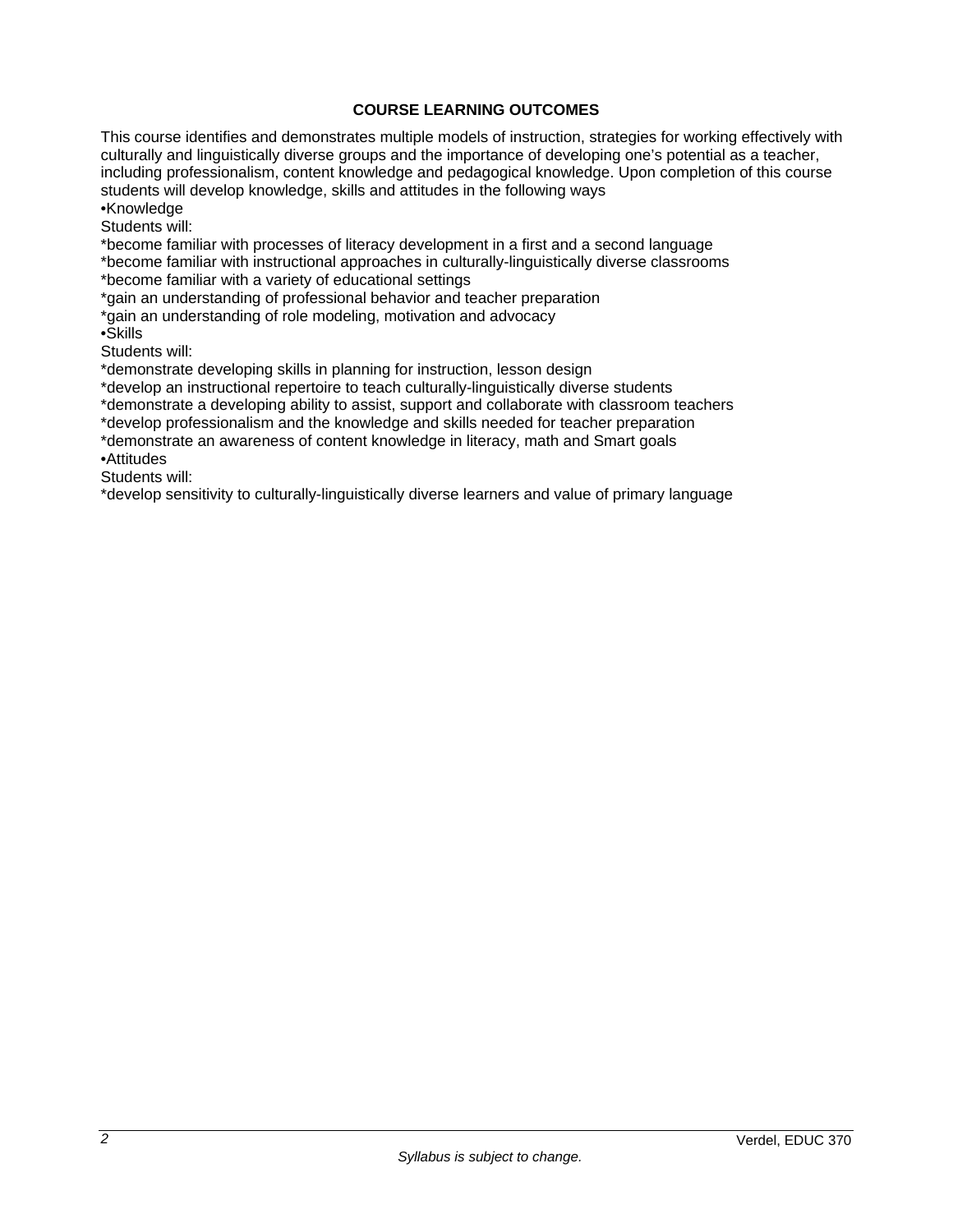# **SCHEDULE/COURSE OUTLINE**

| <b>Date</b>           | <b>Topic</b>                                                                                                                                                                                                                                                                                                                                     | Assignment (if any)                                  | <b>Due Date</b> |
|-----------------------|--------------------------------------------------------------------------------------------------------------------------------------------------------------------------------------------------------------------------------------------------------------------------------------------------------------------------------------------------|------------------------------------------------------|-----------------|
| Session 1<br>9/9/16   | <b>Topics of Study:</b><br>Professional Portfolio for<br>credential programs<br>pathway checklist & goals<br>form<br>Professionalism<br><b>Topic Activity:</b><br>Complete pathway<br>checklist and write goals                                                                                                                                  | Reflective journal                                   | 9/9/16          |
| Session 2<br>9/23/16  | <b>Topics of Study:</b><br><b>Classroom Management</b><br><b>ELA-Focus on Reading</b><br>(phonics/fluency)<br><b>Topic Activity:</b><br>Developing and sharing<br>my writing and reading<br>strategies toolkit                                                                                                                                   | Reflective journal<br>Pathway checklist & goals form | 9/23/16         |
| Session 3<br>10/7/16  | <b>Topics of Study:</b><br><b>ELA-Focus on Reading</b><br>(vocabulary development)<br>CBEST and CSET<br>Lesson design for<br>effective instruction of<br>diverse students<br><b>Topic Activity:</b><br>Lesson activity: practicing<br>planning components of<br>effective lesson design for<br>teaching lessons<br>connected to the<br>standards | Reflective journal<br>Schedule formal lesson plan    | 10/7/16         |
| Session 4<br>10/21/16 | <b>Topics of Study:</b><br>ELD-Scaffolding/Graphic<br>Organizers<br><b>PLC-SMART Goal</b><br>Lesson Planning<br><b>Topic Activity:</b><br>Developing and sharing<br>my writing and reading<br>strategies toolkit                                                                                                                                 | Reflective journal                                   | 10/21/16        |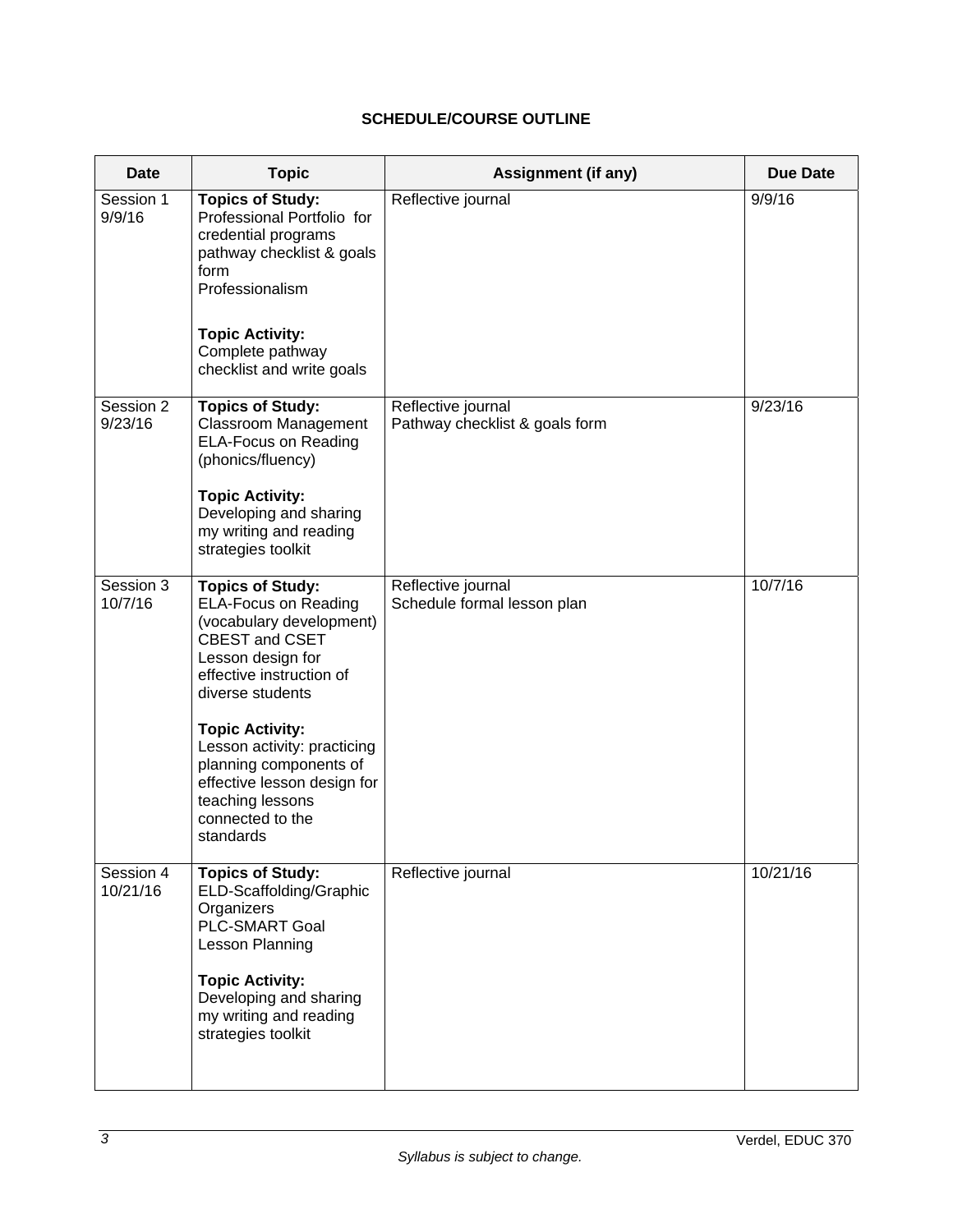| <b>Date</b>           | <b>Topic</b>                                                                                                                                                                                                                                                                 | Assignment (if any)                                                                                               | <b>Due Date</b> |
|-----------------------|------------------------------------------------------------------------------------------------------------------------------------------------------------------------------------------------------------------------------------------------------------------------------|-------------------------------------------------------------------------------------------------------------------|-----------------|
| Session 5<br>11/4/16  | <b>Topics of Study:</b><br><b>Types of Assessments</b><br>Progress monitoring<br>reading comprehension<br>strategies<br><b>Topic Activity:</b><br>Lesson activity: practice<br>planning components of<br>effective lesson design for<br>teaching lessons<br>connected to the | Reflective journal                                                                                                | 11/4/16         |
|                       | standards                                                                                                                                                                                                                                                                    |                                                                                                                   |                 |
| Session 6<br>11/18/16 | <b>Topics of Study:</b><br>Math instruction<br>strategies for diverse<br>students<br>ELD-Academic<br>vocabulary/Sentence<br>frames                                                                                                                                           | Reflective journal<br>Explore Standards on<br>http://www.cde.ca.gov/re/cc/<br><b>Classroom Observation Report</b> | 12/2/16         |
|                       | <b>Topic Activity:</b><br>Developing and sharing<br>my mathematics<br>strategies toolkit                                                                                                                                                                                     |                                                                                                                   |                 |
| Session 7<br>12/2/16  | Math-Family Math<br>ELA-intervention<br>strategies<br><b>Cultural Competency</b><br><b>Topic Activity:</b><br>Developing and sharing<br>my mathematics<br>strategies toolkit                                                                                                 | Reflective journal                                                                                                | 12/2/16         |
| Session 8<br>12/9/16  | <b>Topic of Study:</b><br>Professional Portfolio for<br>credential programs<br>pathway checklist & goals<br>form                                                                                                                                                             | Reflective journal<br>Pathway checklist & goals form<br>Lesson Activity                                           | 12/9/16         |
|                       | <b>Topic Activity:</b><br>Complete pathway<br>checklist and write goals<br><b>Debrief</b>                                                                                                                                                                                    |                                                                                                                   |                 |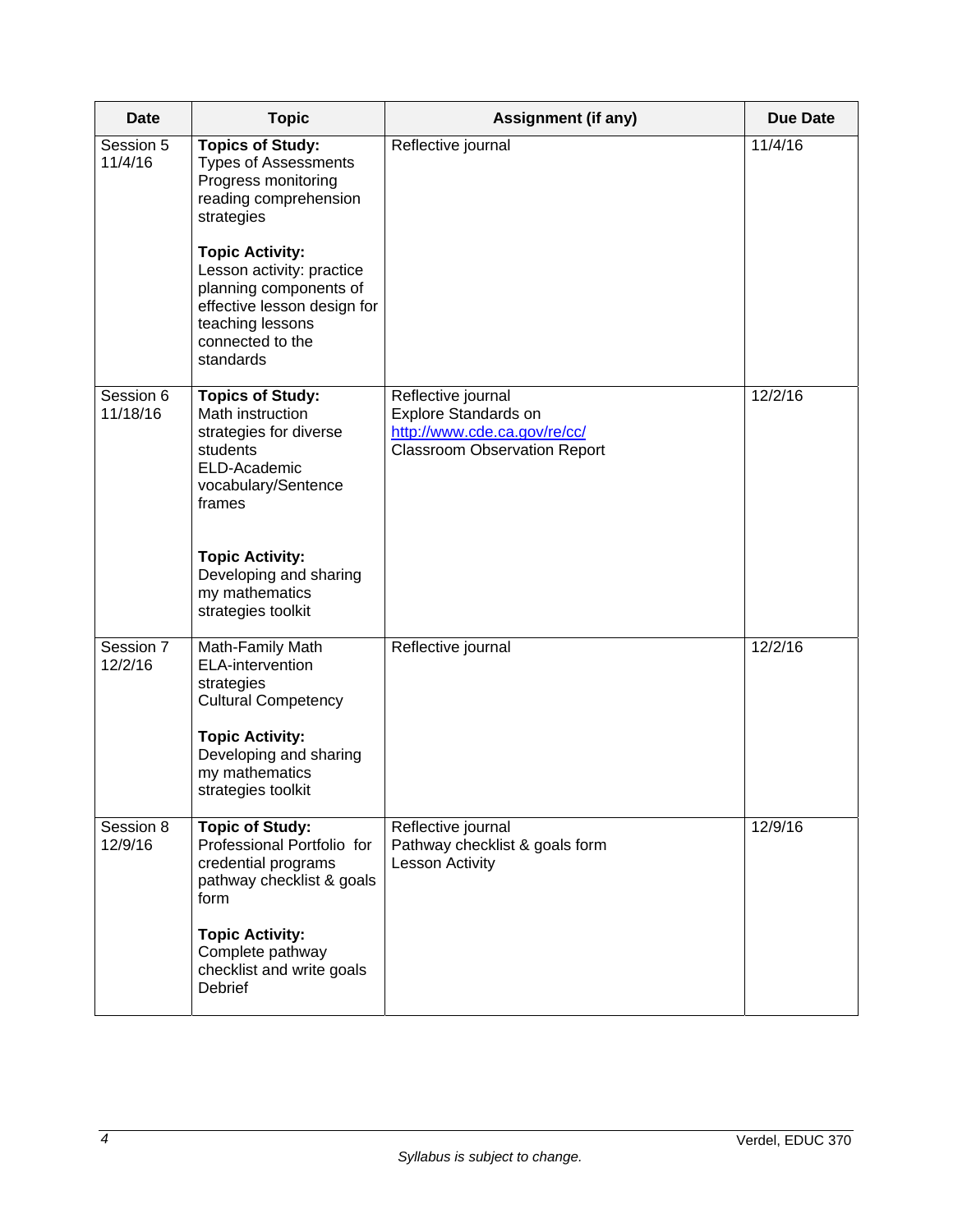# **COURSE REQUIREMENTS AND GRADED COURSE COMPONENTS**

# **Course Assignments**

| <b>CMC Classroom Observation Report</b>            | 10 points |
|----------------------------------------------------|-----------|
| <b>CMC Lesson Activity</b>                         | 15 points |
| CMC Reflective Journal (on-going)                  | 15 points |
| <b>Test Preparation CBEST</b>                      | 30 points |
| Professional Portfolio for the Credential Programs | 30 points |
| Pathway:                                           |           |
| Total points                                       | 100       |

## **Grading Standards**

Grading Scale:

Grades will be determined by the total number of points earned on a scale of 100 possible points:

 $A = 93-100$ ,  $A = 90-92$ ,  $B = 87-89$ ,  $B = 83-86$ ,  $B = 80-82$ ,  $C = 77-79$ ,  $C = 73-71$ ,  $C = 70-72$ ,  $D = 60-69$ ,  $F = 0.59$ 

## **Final Exam Statement**

There will be no final exam for this course.

#### **School of Education/Course Attendance Policy**

Due to the dynamic and interactive nature of courses in the School of Education, all candidates (course participants) are expected to attend all classes and participate actively. At a minimum, candidates (course participants) must attend more than 80% of class time, or s/he may not receive a passing grade for the course at the discretion of the instructor. Individual instructors may adopt more stringent attendance requirements. Should the candidate (course participants) have extenuating circumstances, s/he should contact the instructor as soon as possible. *(Adopted by the COE Governance Community, December, 1997).*

## **Policy on Late/Missed Work**

Late work will only be accepted at the next meeting date.

## **ASSIGNMENT DESCRIPTIONS**

#### **Professional Portfolio for the Credential Programs Pathway**

During the semester, you will create a professional portfolio for the credential programs pathway. From the instructor, you will receive guidance on creating your professional portfolio and how to fulfill each requirement on the credential programs pathway. The portfolio consists of three main components: 1) the checklist for the credential programs pathway; 2) the goals for my pathway form; 3) the evidence of completing each pathway requirement. Your portfolio will be submitted 3 times per semester (beginning, middle, end).

The portfolio prompts your planning to complete pathway components. You complete a planning checklist for the semester that outlines your pathway goals. For each item on the checklist, you gather evidence to show that you have it completed. The portfolio allows you to exhibit your achievements and successes you have made as you fulfill each component along the "Credential Programs Pathway for Mini-Corps." Your portfolio exhibits the understandings and knowledge you have gained throughout your journey on the pathway. This portfolio will be the beginning of your professional portfolio which you will develop further in the credential program. The professional portfolio must be submitted both at mid-term and at the end of the semester.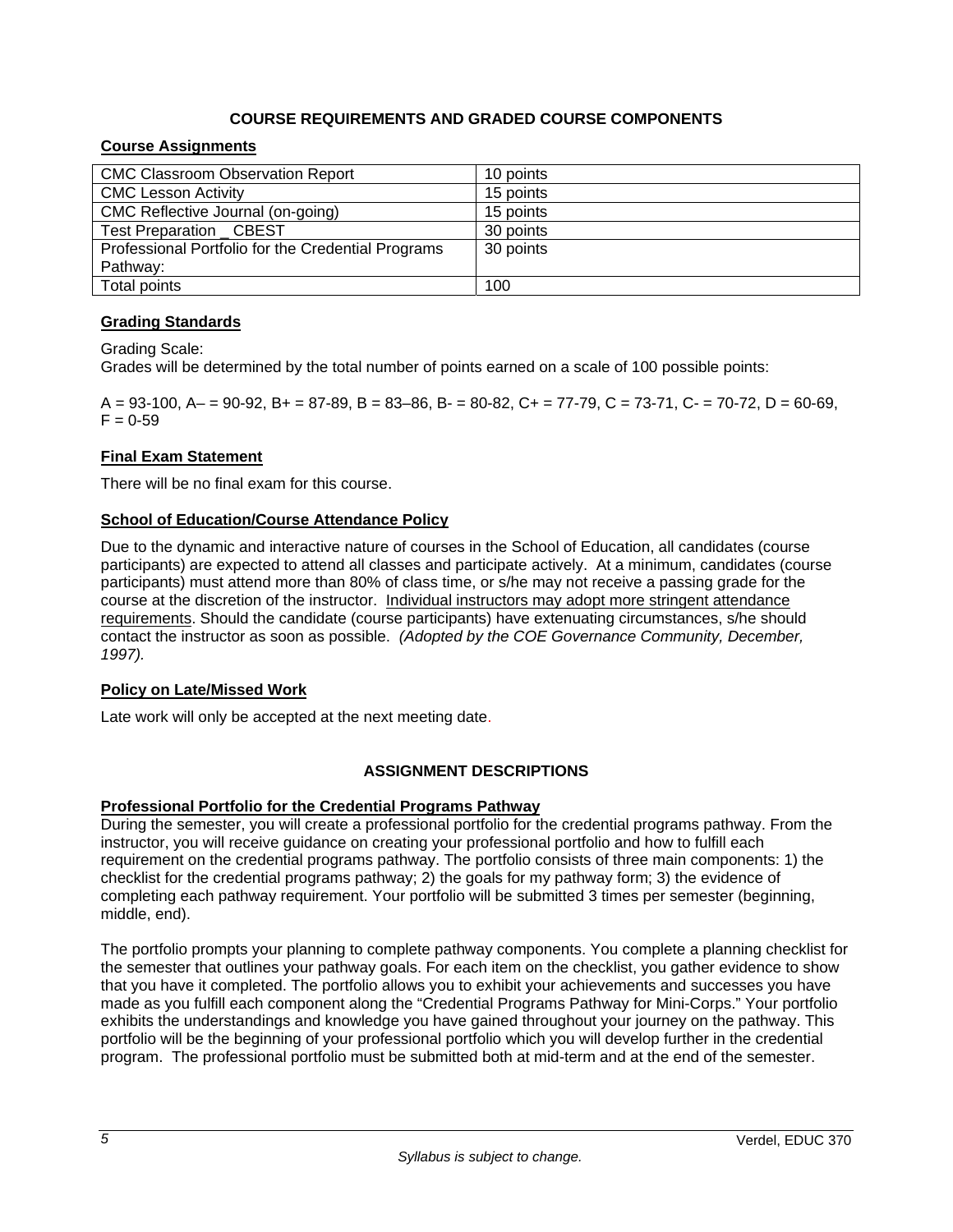# **Test Preparation**

During the semester, you will engage in test preparation activities that will support you in passing the tests required for entry in the CSUSM credential programs, such as CBEST and CSET tests. You will become familiar with testing schedules and registration procedures. You will develop a plan for when to take the test(s) and for when it is appropriate for you to register.

## **California Mini-Corps (CMC) Reflective journal**

CMC undergraduates are required to maintain an on-going journal of reflections related to your tutoring experiences. The purpose of this assignment is to provide CMC tutors the opportunity to reflect on their Mini-Corps tutoring experiences in light of what you are learning about pedagogy in the class. Bring your journal with you to each class session and be prepared to converse with others about your reflections. Write about your daily experiences with the children you are tutoring as part of your Mini-Corps tutoring: what you did, what you observed, what you think about, what challenges or issues you encounter, what successes you see, what things have gone well. Reflect on these experiences in terms of how they relate to the topics of pedagogy for diverse students that are addressed in this course. Please remember to date each of your journal entries. You will submit your on-going journal entries several times throughout the semester. See the course schedule for due dates.

## **California Mini-Corps (CMC) Lesson Activity**

CMC undergraduates complete a lesson activity. The lesson activity familiarizes you with the components of effective lessons and prepares you for effective teaching as a Mini-Corps tutor. During the semester, you will submit a lesson activity you prepare for teaching a lesson that will be observed by the Mini-Corps Coordinator in the school setting. The lesson activity should incorporate what you are learning about supporting the learning of culturally and linguistically diverse children and connecting with their families. The lesson could be designed for use in school or home visit, for one person, or for a small group or a whole group. Make your lesson active, interesting, fun and meaningful. Be sure to ask yourself how this lesson is related to the real learning that children need to do in the subject area you have chosen.

Use the "Clinical Teaching Lesson Planning Sheet" to organize your lesson activity. Be prepared to demonstrate your lesson with your partners during the class session. Use the lesson design template to prepare a lesson to teach students in the classroom where you tutor. This lesson will be observed by the Mini-Corps Coordinator. Submit your lesson design to the EDUC 370 cougar course and also in hard copy to your Mini-Corps Coordinator at least 24 hours prior to your observation.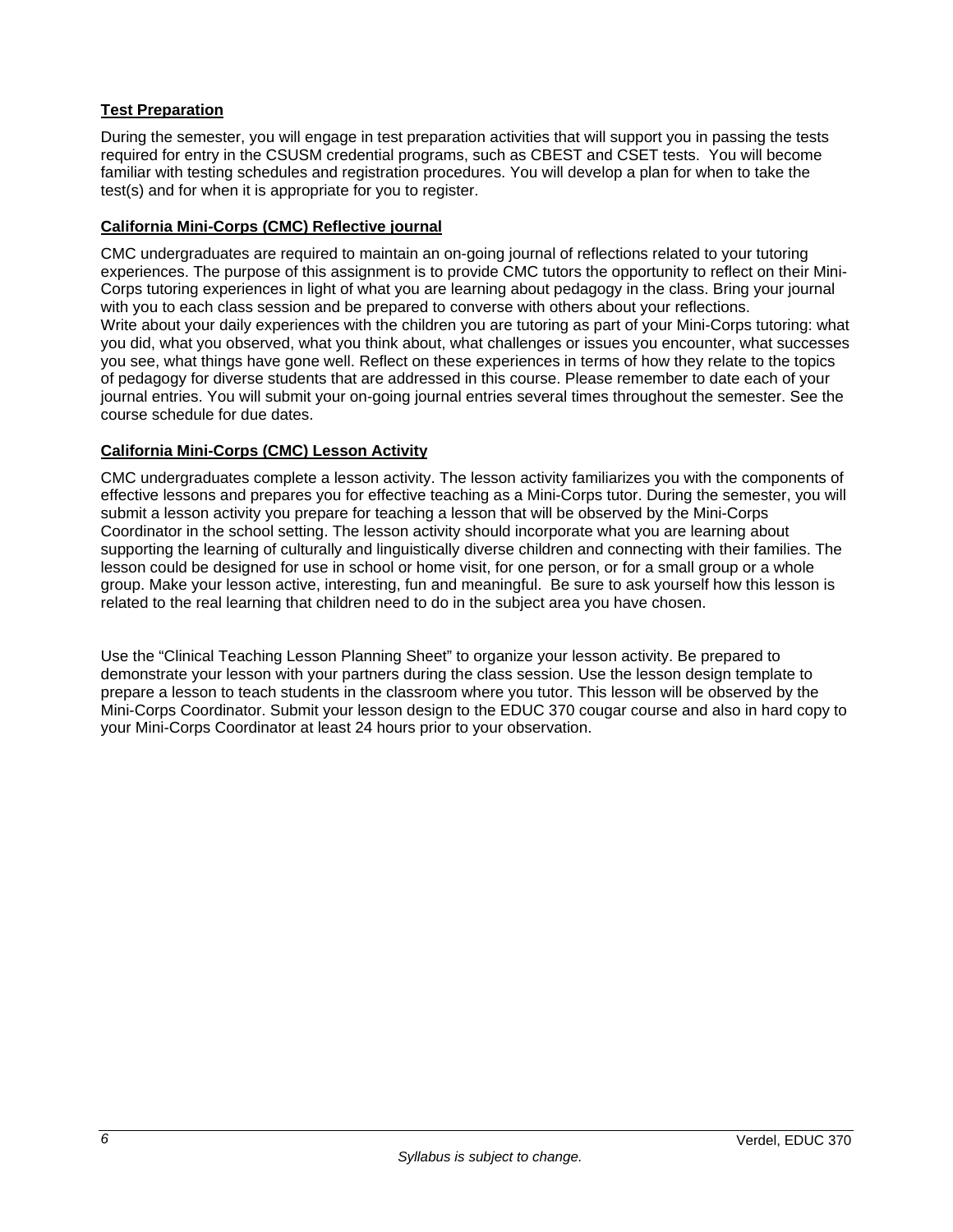# **LESSON DESIGN TEMPLATE**

| <b>CLINICAL TEACHING LESSON PLANNING SHEET</b>                                                                                                                                                                                |  |  |  |  |
|-------------------------------------------------------------------------------------------------------------------------------------------------------------------------------------------------------------------------------|--|--|--|--|
| <b>Lesson Title:</b><br><u> 1980 - Johann Stoff, deutscher Stoff, der Stoff, der Stoff, der Stoff, der Stoff, der Stoff, der Stoff, der S</u>                                                                                 |  |  |  |  |
| Grade:                                                                                                                                                                                                                        |  |  |  |  |
| Subject:                                                                                                                                                                                                                      |  |  |  |  |
| Standard(s):<br><u> 1989 - Johann Stein, fransk politik (d. 1989)</u>                                                                                                                                                         |  |  |  |  |
|                                                                                                                                                                                                                               |  |  |  |  |
| <b>Instructional Input:</b>                                                                                                                                                                                                   |  |  |  |  |
| Materials: What things are you going to need?                                                                                                                                                                                 |  |  |  |  |
| Strategies: __ What strategies will you be using?                                                                                                                                                                             |  |  |  |  |
| Anticipatory Set: ___ How are you going to get them<br>excited/ready for the lessor? (your attention getter)                                                                                                                  |  |  |  |  |
| Procedures: (Step-by-step of how your lesson will be<br>carried out. Do not forget modeling (you do it, they<br>watch), guided practice (you do along with the students)<br>and independent practice (students do it alone)). |  |  |  |  |
|                                                                                                                                                                                                                               |  |  |  |  |
|                                                                                                                                                                                                                               |  |  |  |  |
|                                                                                                                                                                                                                               |  |  |  |  |
|                                                                                                                                                                                                                               |  |  |  |  |
|                                                                                                                                                                                                                               |  |  |  |  |
|                                                                                                                                                                                                                               |  |  |  |  |
|                                                                                                                                                                                                                               |  |  |  |  |
|                                                                                                                                                                                                                               |  |  |  |  |
| Check for understanding: How will you know the<br>students are getting it?                                                                                                                                                    |  |  |  |  |
| <b>Closure:</b> ___ How are you going to end the lesson?                                                                                                                                                                      |  |  |  |  |
| Evaluation/ Assessment: __ How do you know<br>the students understood the lesson?                                                                                                                                             |  |  |  |  |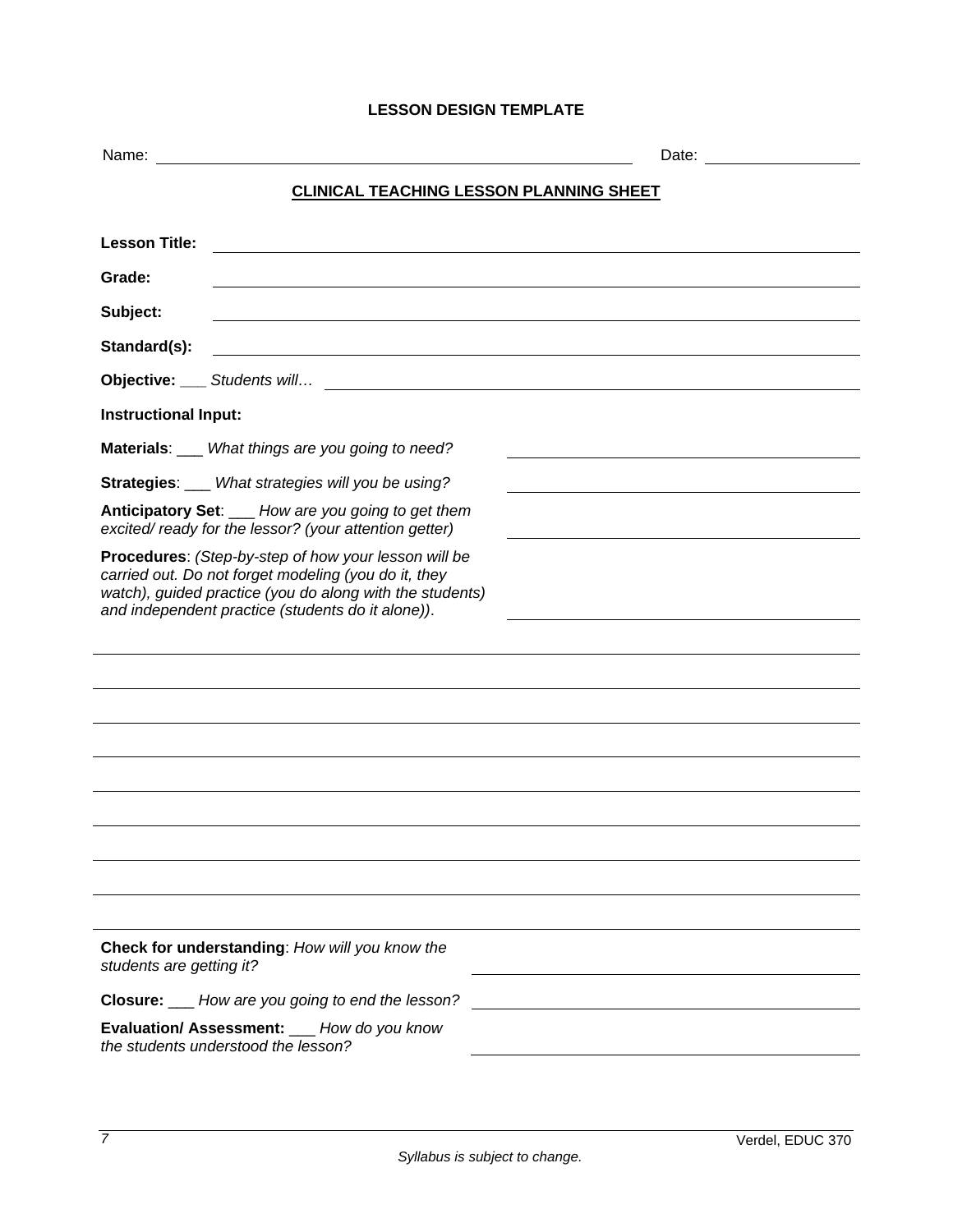# **CALIFORNIA MINI-CORPS CLASSROOM OBSERVATION REPORTS**

CMC undergraduates conduct classroom observations at their tutoring placements and write an observation report. You will write an observation report for at least one of the educational settings in which you observed. The goal is to observe and reflect on the various educational settings in which you observe and tutor. During the semester, you observe in an educational setting using the "Observation Focus Areas Guide" to guide your observation. Then, you reflect on your observation and write an observation report using the "Classroom Observation Report Template." Be sure to specify which type of educational setting in which you observed. The types of settings include:

- 1. elementary school classroom (K-6)
- 2. middle school classroom (6-8)
- 3. high school classroom (9-12)
- 4. special setting (e.g., sheltered instruction/SDAIE, English language development, primary language classroom, special education, gifted education, charter schools, alternative education, adult/continuation school, court schools)

Each classroom observation report will follow the format below and will be approximately 500 to 1,000 words in length. Respect the confidentiality of the students and teachers by using fictitious names for persons in your entries.

## **Observation Report Format**

**Name:** 

**Required Setting (Elementary, Middle, High, Special): Context:** 

- Day of the Week/Date/Time
- School Name/District
- Type of classroom (grade/subject/special program)
- Number of teachers and assistants/Number of students
- Describe the demographic characteristics of this school or classroom
- (gender, race/ethnicity, languages, ability…)

**Overview/Description of Class Session:** Describe what you saw chronologically. List the step-by-step activities in which the teacher and students were engaged. Include relevant information about focus areas such as classroom diversity, room arrangement, behavior management strategies, evaluation methods (see the "observation focus areas guide").

**Analysis of Observation:** Name 1-2 significant events and explain why you chose them for analysis. Analyze the observation and make reference to what you have learned/read in class & workshops. **Personal Impact:** Articulate how this observation personally impacted your thinking about teaching, learning, and schooling. How will this observation inform your career as a teacher and why? **Question(s):** Conclude with at least one unanswered question you have as a result of this observation.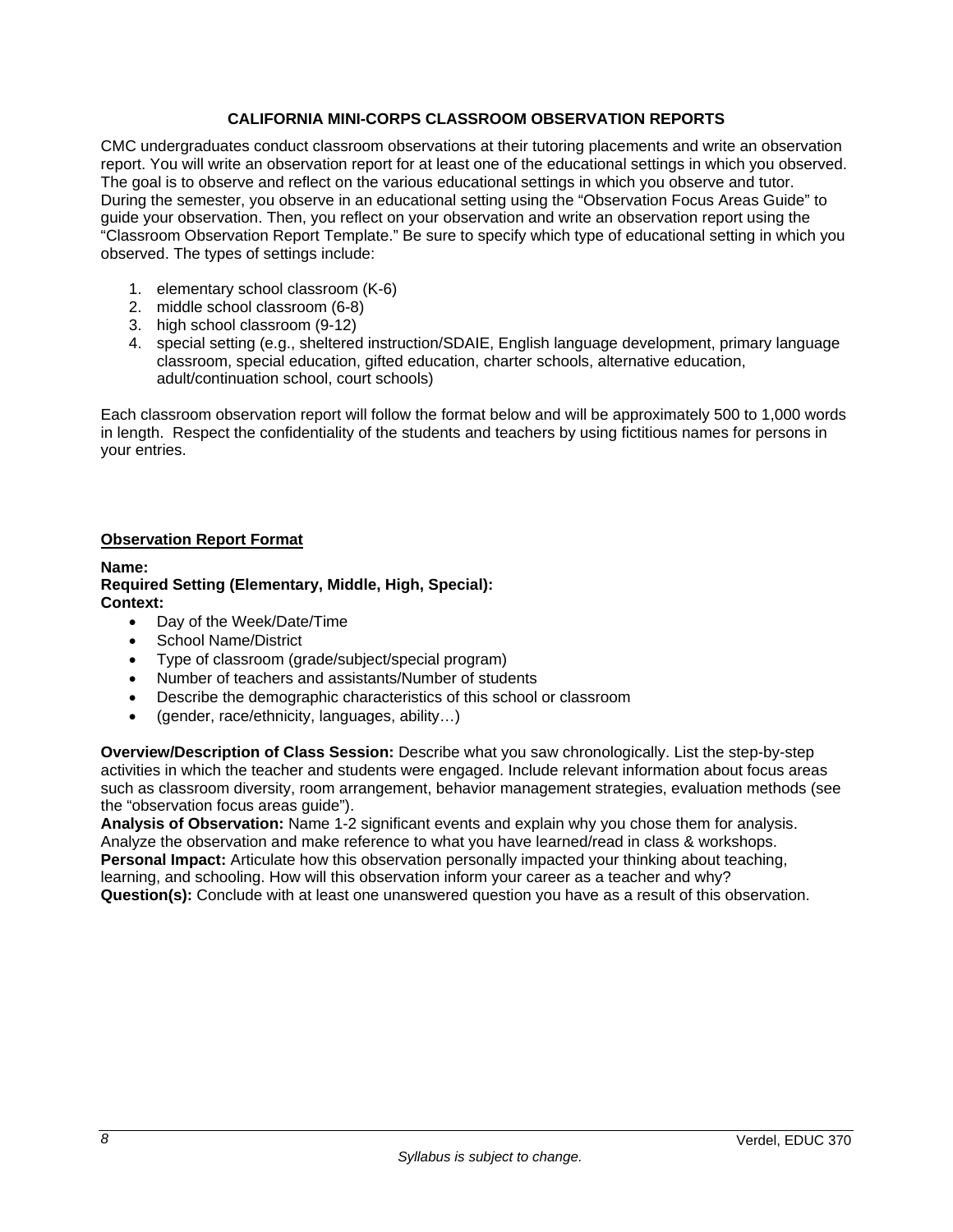## **Observation Focus Areas Guide**

 The following is a list of areas to focus on when you are observing in an educational setting. You may wish to focus on one or more of these areas during observations. Some areas will require you to obtain information from the teachers and some will be evident while observing.

**Room arrangement** (The physical lay-out of the room: does it support or get in the way of instruction? do the students move around the room for different phases of instruction?).

**Classroom rules and procedures** (Are daily routines clear? Are rules posted? Who generated the rules? Are routines consistent? Do students seem to know what the teacher expects?)

**Organizing student work** (How do students submit finished work? How does the teacher return work? Are there provisions for redoing/resubmitting work?)

**Behavior management strategies** (How does the teacher get compliance from the students in the area of acceptable behavior? Do students understand expectations? Is the teacher consistent?)

**Planning for instruction** (Is there evidence of lesson planning? Does the teacher do long range and short range lesson planning? Are instructional materials readily available?).

**Conducting instruction** (Does the teacher make provisions for active learning? How does the teacher view his/her role during instruction? What materials were used in the course of the lesson? What various instructional approaches are used?)

**Managing small groups** (Are there any small group instructional sections? How are students selected for small groups [assigned/choice; heterogeneous/homogeneous]? are the small groups permanent or flexible? what are the students doing who are not involved with the teacher?).

**Classroom diversity** (How diverse are the students—in ability, learning styles, ethnicity, linguistic background, socioeconomic status? How does the teacher attend to differences and adapt instruction?)

**Students** (How do you think students perceive their roles as learners in the room? What opportunities do they have for interactions with each other? Are students active participants in the learning process?).

**Communication skills** (Comment on the clarity of instructions. Do students understand what they are to do when a sequence of instructions are given? Does the teacher depend only on verbal communication skills or are there also visual prompts to accompany verbal instructions?)

**Evaluating student progress** (How does the teacher know if objectives for instruction have been met? Does the teacher ask for response to oral or written questions during the lesson? What "counts" for grading purposes: worksheets, homework, tests, portfolios, presentations, projects?)

**Flexibility** (What evidence of flexibility do you see in the teacher's behavior and the learning environment? Does the teacher use student remarks or interest to "reroute" or enhance a planned lesson?).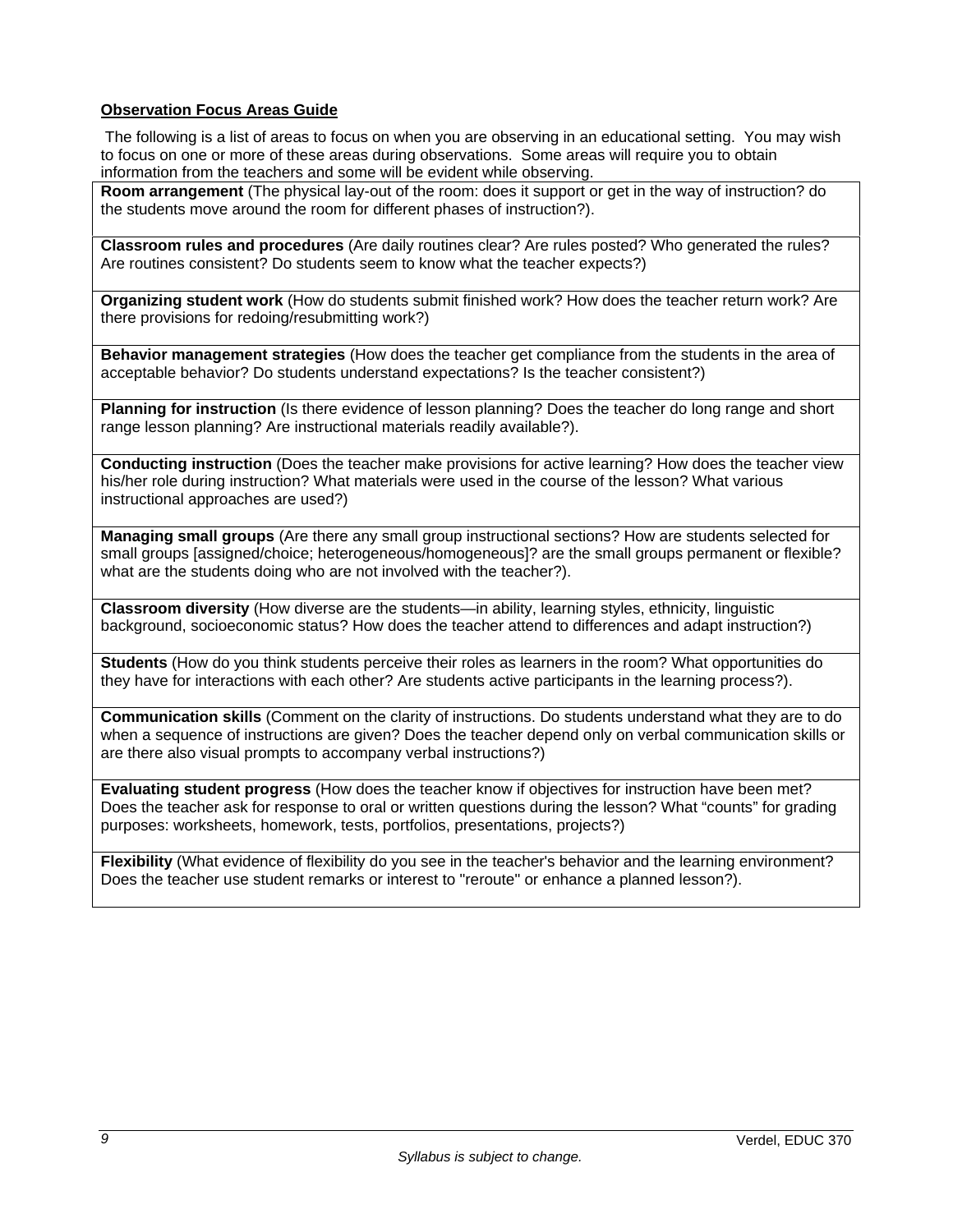## **GENERAL CONSIDERATIONS**

# **CSUSM Academic Honesty Policy**

Students will be expected to adhere to standards of academic honesty and integrity, as outlined in the Student Academic Honesty Policy. All assignments must be original work, clear and error-free. All ideas/material that are borrowed from other sources must have appropriate references to the original sources. Any quoted material should give credit to the source and be punctuated accordingly.

Academic Honesty and Integrity: Students are responsible for honest completion and representation of their work. Your course catalog details the ethical standards and penalties for infractions. There will be zero tolerance for infractions. If you believe there has been an infraction by someone in the class, please bring it to the instructor's attention. The instructor reserves the right to discipline any student for academic dishonesty, in accordance with the general rules and regulations of the university. Disciplinary action may include the lowering of grades and/or the assignment of a failing grade for an exam, assignment, or the class as a whole.

Incidents of Academic Dishonesty will be reported to the Dean of Students. Sanctions at the University level may include suspension or expulsion from the University.

Refer to the full Academic Honesty Policy at: http://www.csusm.edu/policies/active/documents/Academic\_Honesty\_Policy.html

#### **Plagiarism**

As an educator, it is expected that each candidate (course participant) will do his/her own work, and contribute equally to group projects and processes. Plagiarism or cheating is unacceptable under any circumstances. If you are in doubt about whether your work is paraphrased or plagiarized see the Plagiarism Prevention for Students website http://library.csusm.edu/plagiarism/index.html. If there are questions about academic honesty, please consult the University catalog.

#### **Students with Disabilities Requiring Reasonable Accommodations**

Students with disabilities who require reasonable accommodations must be approved for services by providing appropriate and recent documentation to the Office of Disabled Student Services (DSS). This office is located in Craven Hall 4300, and can be contacted by phone at (760) 750-4905, or TTY (760) 750- 4909. Students authorized by DSS to receive reasonable accommodations should meet with their instructor during office hours or, in order to ensure confidentiality, in a more private setting.

## **Credit Hour Policy Statement**

Per the University Credit Hour Policy:

 Students are expected to spend a minimum of two hours of learning outside of the classroom each week.

## **All University Writing Requirement**

In keeping with the All-University Writing Requirement, all 1 unit courses must have a writing component of at least 850 words (approximately). This will be met through written assignments.

## **Electronic Communication Protocol**

Electronic correspondence is a part of your professional interactions. If you need to contact the instructor, email is often the easiest way to do so. It is my intention to respond to all received e-mails in a timely manner. Please be reminded that e-mail and on-line discussions are a very specific form of communication, with their own nuances and etiquette. For instance, electronic messages sent in all upper case (or lower case) letters, major typos, or slang, often communicate more than the sender originally intended. With that said, please be mindful of all e-mail and on-line discussion messages you send to your colleagues, to faculty members in the